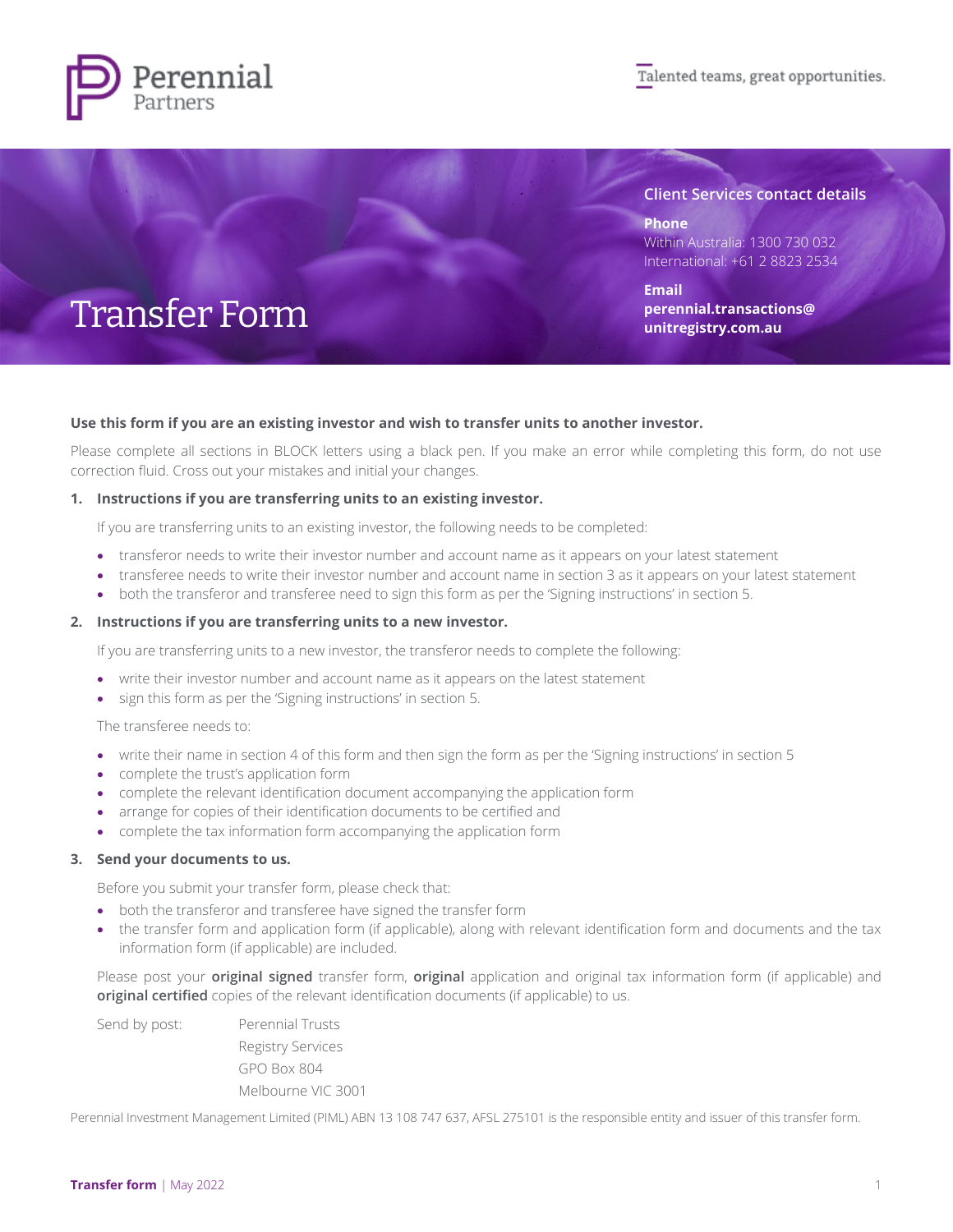### 1. Transfer details

Please indicate if you are making a full transfer or a partial transfer. If you are making a partial transfer, please specify the number of units or dollar amount you wish to transfer.

| Trust name                                     | <b>APIR code</b> | <b>Transfer</b> | <b>Transfer option</b><br>(indicate preference with an X) |                    |  |
|------------------------------------------------|------------------|-----------------|-----------------------------------------------------------|--------------------|--|
|                                                |                  | amount<br>AUD\$ | <b>Balance</b>                                            | Number of<br>units |  |
| Perennial Value Australian Shares Trust        | IOF0200AU        |                 |                                                           |                    |  |
| Perennial Value Smaller Companies Trust        | IOFO214AU        |                 |                                                           |                    |  |
| Perennial Value Shares For Income Trust        | IOF0078AU        |                 |                                                           |                    |  |
| Perennial Value Shares Wholesale Trust         | IOF0206AU        |                 |                                                           |                    |  |
| Perennial Value Microcap Opportunities Trust   | <b>WPC3982AU</b> |                 |                                                           |                    |  |
| Perennial Concentrated Australian Shares Trust | WPC6780AU        |                 |                                                           |                    |  |
| Perennial Better Future Trust                  | WPC5600AU        |                 |                                                           |                    |  |

No Change of Beneficial Ownership

Minimum balances apply. Please refer to the Trust's Product Disclosure Statement.

### 2. Transferor/Seller details

Investor number and a series of the Account name

|  | the contract of the contract of the contract of the |  | the contract of the contract of the contract of the contract of the contract of |  |  |
|--|-----------------------------------------------------|--|---------------------------------------------------------------------------------|--|--|
|  |                                                     |  |                                                                                 |  |  |
|  |                                                     |  |                                                                                 |  |  |

### 3. Transferee/Buyer details – existing investors only

If you are transferring units to an existing investor, please complete the details below.

Investor number and a settlement of the Account name

### 4. Transferee/Buyer – new investors

If you are transferring units to a new investor, please complete the details below. The following forms also need to be completed by the new investor and can be obtained from the product disclosure statement:

- application form
- identification form
- tax information form.

### **New investor details**

Title Full given names

Surname

Company/Trust/Superannuation fund